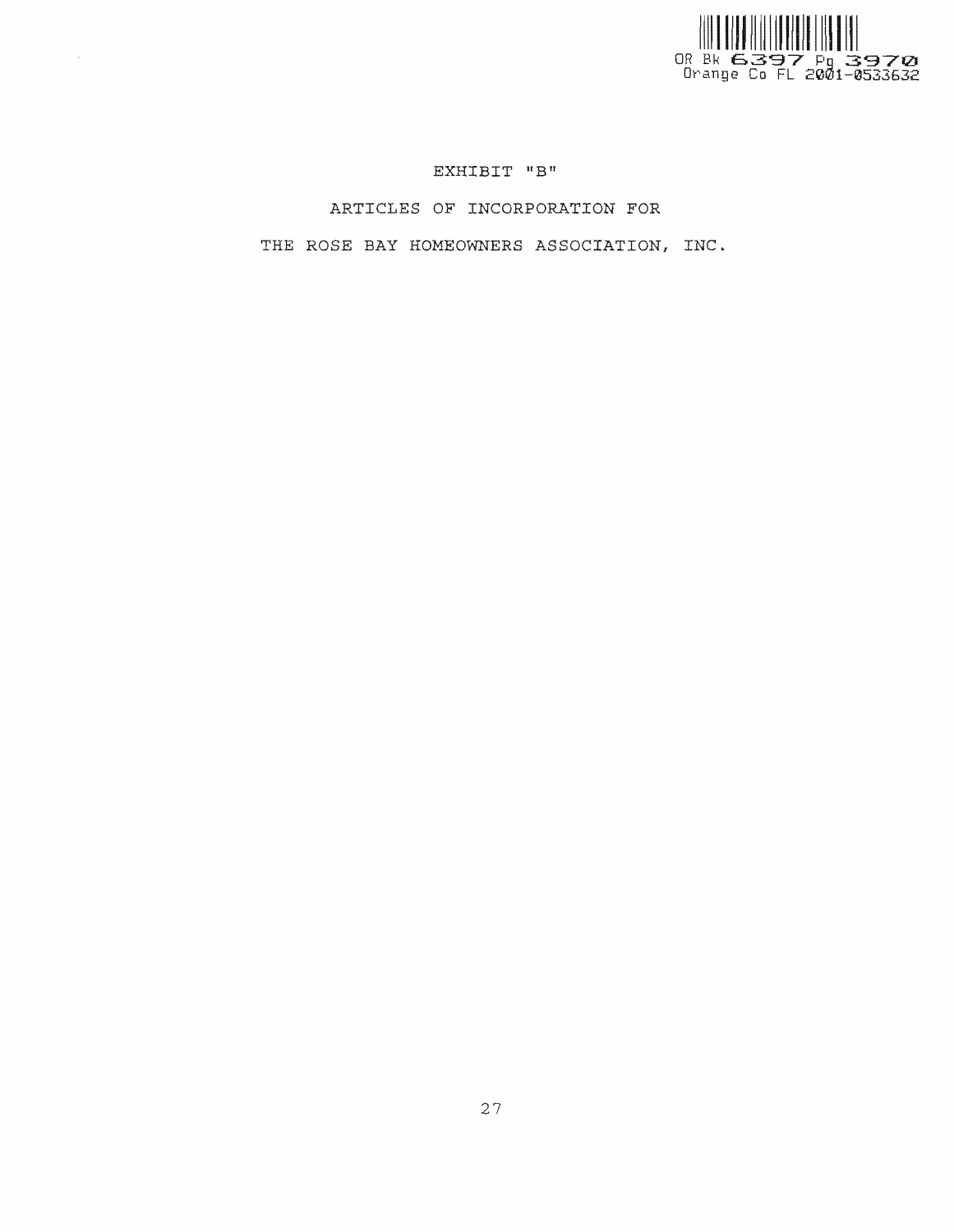



FLORIDA DEPARTMENT OF STATE Katherine Harris Secretary of State

July 19, 2001

BERRY J. WALKER, JR., ESQ. 235 MAITLAND AVENUE SOUTH SUITE 216 MAITLAND, FL 32751

The Articles of Incorporation for THE ROSE BAY HOMEOWNERS ASSOCIATION, INC. were filed on July 17, 2001 and assigned document number N01000005108. Please refer to this number whenever corresponding with this office regarding the above corporation. The certification you requested is enclosed.

PLEASE NOTE: COMPLIANCE WITH THE FOLLOWING PROCEDURES IS ESSENTIAL TO MAINTAINING YOUR CORPORATE STATUS. FAILURE TO DO SO MAY RESULT IN DISSOLUTION OF YOUR CORPORATION.

A CORPORATION ANNUAL REPORT/UNIFORM BUSINESS REPORT MUST BE FILED WITH THIS OFFICE BETWEEN JANUARY 1 AND MAY 1 OF EACH YEAR BEGINNING WITH THE CALENDAR YEAR FOLLOWING THE YEAR OF THE FILING DATE NOTED ABOVE AND EACH YEAR THEREAFTER. FAILURE TO FILE THE ANNUAL REPORT/UNIFORM BUSINESS REPORT ON TIME MAY RESULT IN ADMINISTRATIVE DISSOLUTION OF YOUR CORPORATION.

A FEDERAL EMPLOYER IDENTIFICATION (FEI) NUMBER MUST BE SHOWN ON THE ANNUAL REPORT/UNIFORM BUSINESS REPORT FORM PRIOR TO ITS FILING WITH THIS OFFICE. CONTACT THE INTERNAL REVENUE SERVICE TO RECEIVE THE FEI NUMBER IN TIME TO FILE THE ANNUAL REPORT/UNIFORM BUSINESS REPORT AT 1-800-829-3676 AND REQUEST FORM SS-4.

SHOULD YOUR CORPORATE MAILING ADDRESS CHANGE, YOU MUST NOTIFY THIS OFFICE IN WRITING, TO INSURE IMPORTANT MAILINGS SUCH AS THE ANNUAL REPORT/UNIFORM BUSINESS REPORT NOTICES REACH YOU.

Should you have any questions regarding corporations, please contact this office at the address given below.

Claretha Golden, Document Specialist New Filings Section

Letter Number: 701A00042350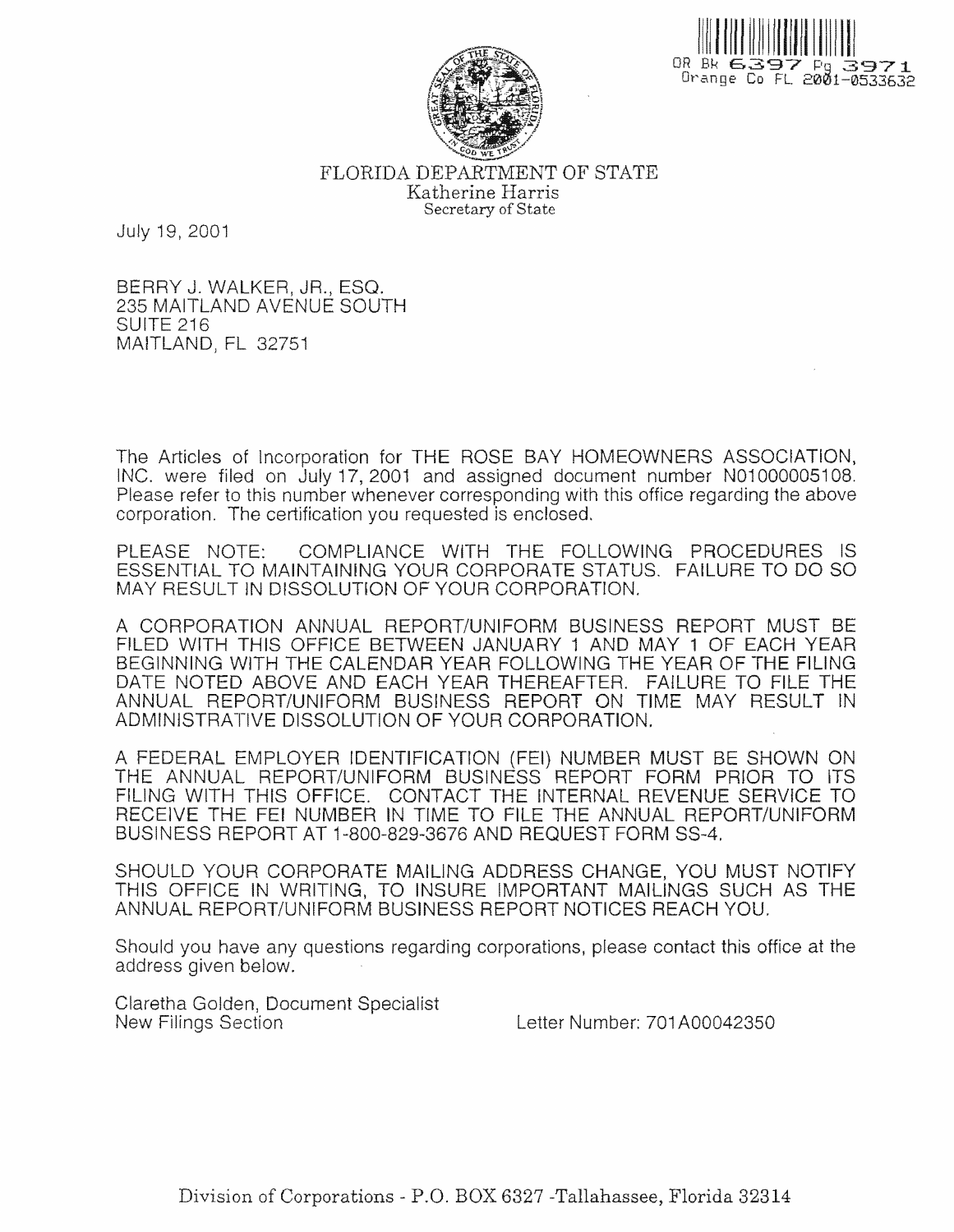

I certify the attached is a true and correct copy of the Articles of Incorporation of THE ROSE BAY HOMEOWNERS ASSOCIATION, INC., a Florida corporation, filed on July 17, 2001, as shown by the records of this office.

The document number of this corporation is N01000005108.



under my hand and the of the State at Tallahassee, the Capitol, this the of July, 2001–

Katherine Harris<br>Katherine Harris<br>Secretary of State



CR2E022 (1-99)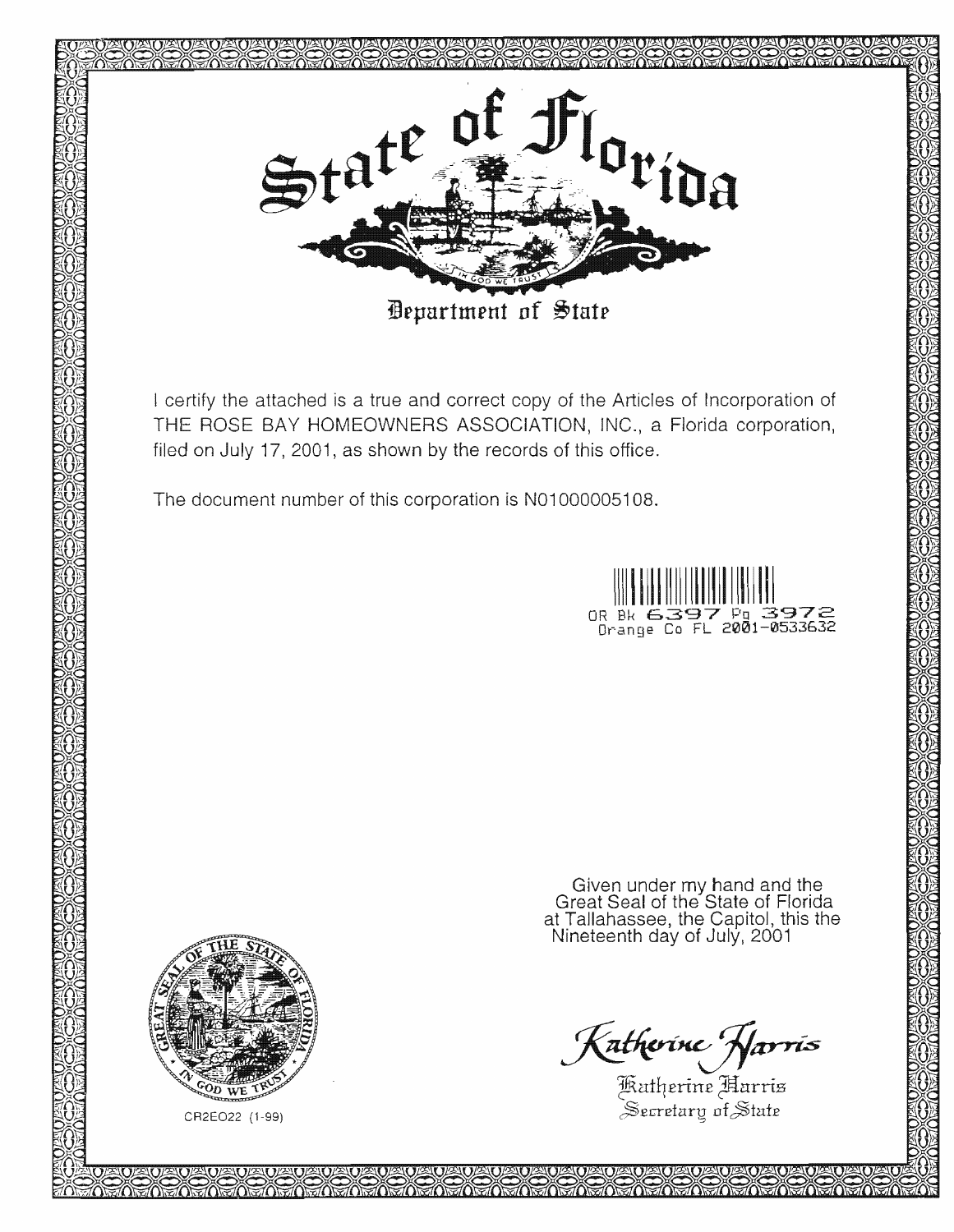# Film

# ARTICLES OF INCORPORATION OF

THE ROSE BAY HOMEOWNERS ASSOCIATION,

**INGO JUL 17 PM 12:35** 

OR Bk 6397 Pg 3973<br>Orange Co FL 2001-0533632

The undersigned, acting as incorporator of a corporation under the non-profit Corporation Act of the State of Floridan adoptes SUNEE<br>following articles of incorporation. following articles of incorporation.

### ARTICLE I - NAME

The name of the corporation is THE ROSE BAY HOMEOWNERS ASSOCIATION, INC.

# ARTICLE II - EXISTENCE AND DURATION

Existence of the Association shall commence with the filing of these Articles of Incorporation with the Secretary of State, Tallahassee, Florida. The Association shall exist in perpetuity.

# ARTICLE III - PURPOSES AND POWERS

The purposes for which the corporation is organized are:

Α. To operate THE ROSE BAY HOMEOWNERS ASSOCIATION and to undertake the performance of, and to carry out the acts and duties incident to the administration of THE ROSE BAY HOMEOWNERS ASSOCIATION in accordance with the terms, provisions, conditions, and authorizations contained in these Articles, the By-laws of THE ROSE BAY HOMEOWNERS ASSOCIATION, and the Declaration of Covenants, Conditions and Restrictions of Rose Bay recorded among the public records of Orange County, Florida;

 $B.$ To carry out the duties and oblications given by the Declaration of Covenants, Conditions and Restrictions of Rose Bay recorded among the public records of Orange County, Florida; and

To establish By-Laws and Rules  $C_{\infty}$ and Requlations for the operation of THE ROSE BAY HOMEOWNERS ASSOCIATION and to provide for the formal administration of THE ROSE BAY HOMEOWNERS ASSOCIATION, and to enforce the Declaration of Covenants, Conditions and<br>Restrictions of Rose Bay recorded among the public records of Orange County, Florida, and the By-laws of THE ROSE BAY HOMEOWNERS ASSOCIATION.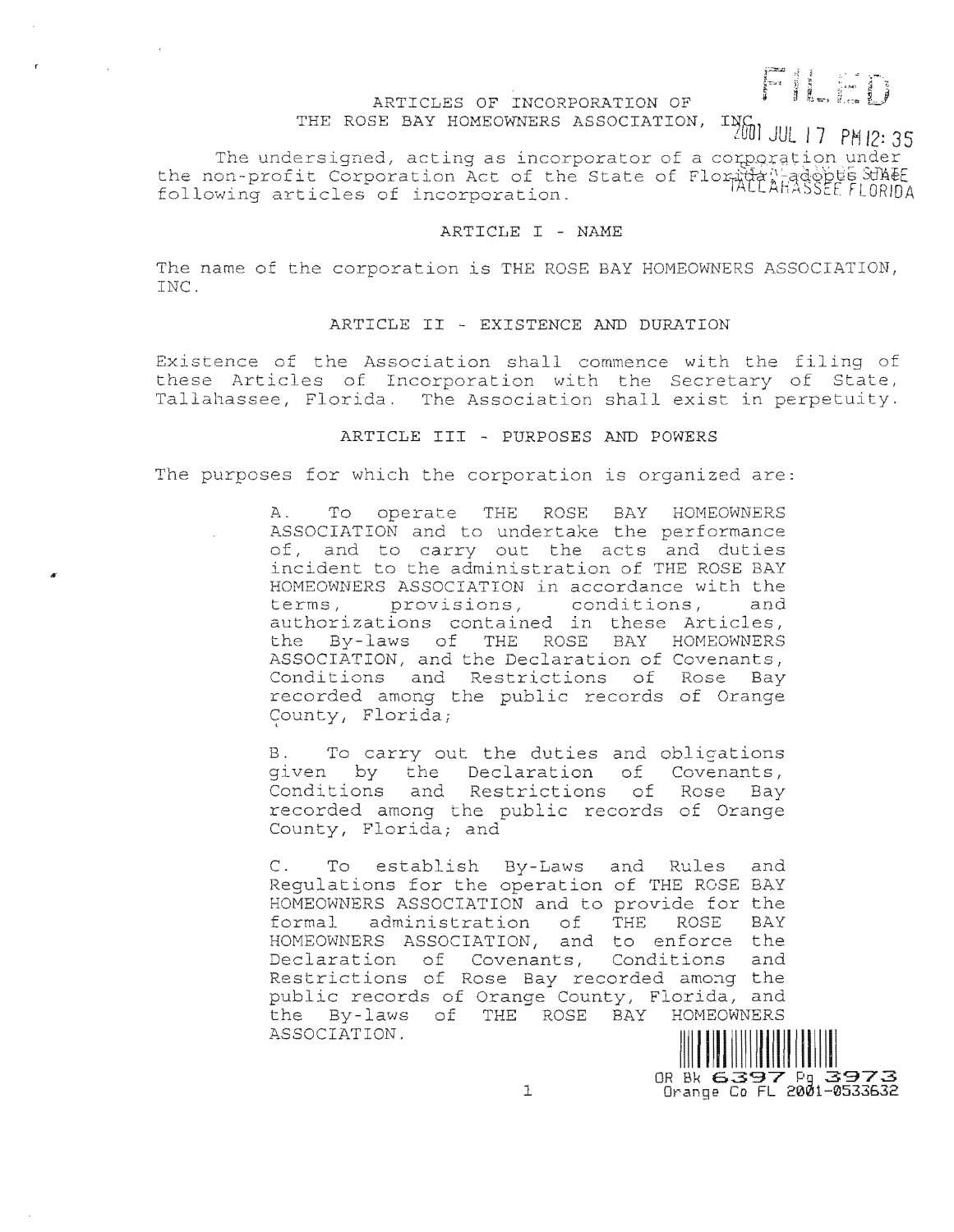OR Bk 6397 Pg 3974

D. The Association shall operate, maintain and manage the surface water or stormwater management system(s) in a manner consistent with the St. Johns River Water Management District permit number 40-095-63537-1 requirements and applicable District rules, and shall assist in the enforcement of the Declaration of Covenants and Restrictions which relate to the surface water or stormwater management system.

The Association shall levy and collect Ε. adequate assessments against members of the Association for the costs of maintenance and operation of the surface water or stormwater management system.

# ARTICLE IV - MEMBERSHIP

The qualifications for members and the manner of their admission shall be requlated by the Declaration of Covenants, Conditions and Restrictions of Rose Bay recorded among the public records of Orange County, Florida, and the By-laws of THE ROSE BAY HOMEOWNERS ASSOCIATION.

# ARTICLE V - REGISTERED OFFICE

The initial registered office of the corporation shall be at 235 South Maitland Avenue, Suite 216, Maitland, Florida 32751.

#### ARTICLE VI - REGISTERED AGENT

The initial registered agent, and his address is Berry J. Walker, Jr., 235 South Maitland Avenue, Suite 216, Maitland, Florida 32751

ARTICLE VII - MINIMUM NUMBER OF DIRECTORS AND ELECTIONS

The initial board of directors shall consist of at least three members.

The names and addresses of the persons who shall serve as directors until the first annual meeting of members, or until their successors shall have been elected and qualified, are as follows:

Berry J. Walker, Jr. 235 S. Maitland Ave. #216 Maitland, Florida 32751

Wallace Tudhope 235 S. Maitland Ave. #216 Maitland, Florida 32751

Ryan Tudhope 235 S. Maitland Ave., #216 Maitland, Florida 32751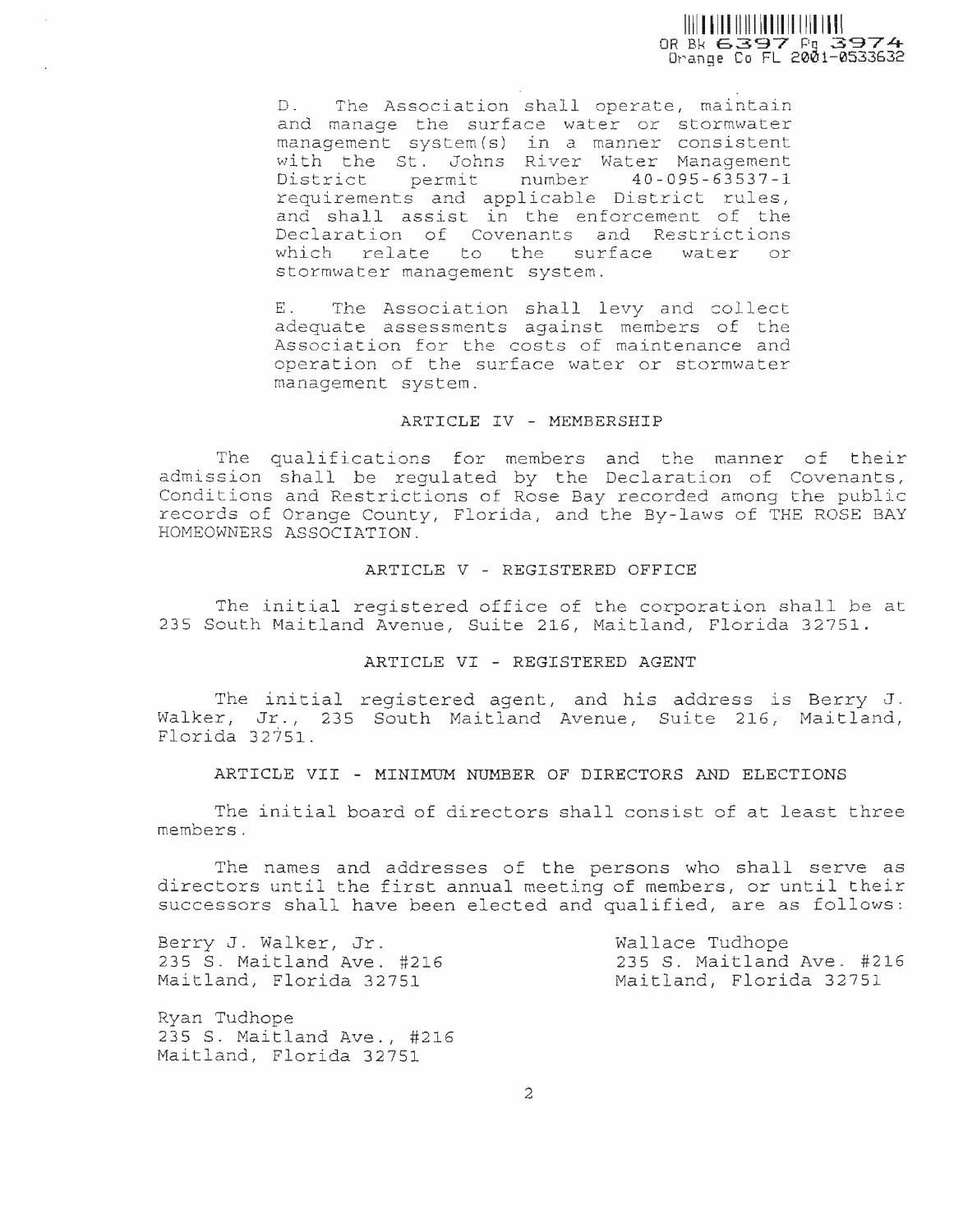

The method of election of directors shall be as stated in the By Laws of the Corporation.

#### ARTICLE VIII - OFFICERS

The affairs of THE ROSE BAY HOMEOWNERS ASSOCIATION shall be administered by the following Officers, who shall serve at the pleasure of the Board of Directors of THE ROSE BAY HOMEOWNERS ASSOCIATION. The names and addresses of the Officers who shall serve until the first election of Officers are as follows:

Berry J. Walker, Jr. President/Secretary/Treasurer 235 Maitland Avenue South, Suite 216 Maitland, Florida 32751

Wallace W. Tudhope Vice President 235 Maitland Avenue South, Suite 216 Maitland, Florida 32751

#### ARTICLE IX - INCORPORATOR

The name and address of the initial incorporator is as follows:

Berry J. Walker, Jr. 235 Maitland Avenue South, Suite 216 Maitland, Florida 32751

 $\sim$ 

#### ARTICLE X - BY-LAWS

The By-laws of THE ROSE BAY HOMEOWNERS ASSOCIATION shall be adopted by the initial Board of Directors. The By-laws may be amended only in accordance with the provisions of such By-laws to be adopted by the initial Board of Directors, and only in accordance with Florida Provided, however, once the By-laws are adopted by the  $law.$ initial Board of Directors, no portion of the By-laws may be altered, amended, or rescinded in such a manner as it will prejudice the rights of West Lake Estates Properties, Ltd., a Florida limited partnership, or Mortgagees of real property located within Rose Bay subdivision as described in the Declaration of Covenants, Conditions and Restrictions of Rose Bay recorded among the public records of Orange County, Florida.

### ARTICLE XI - AMENDMENTS TO ARTICLES

These Articles may be amended in the manner provided for under Florida Law and the By-laws of THE ROSE BAY HOMEOWNERS ASSOCIATION.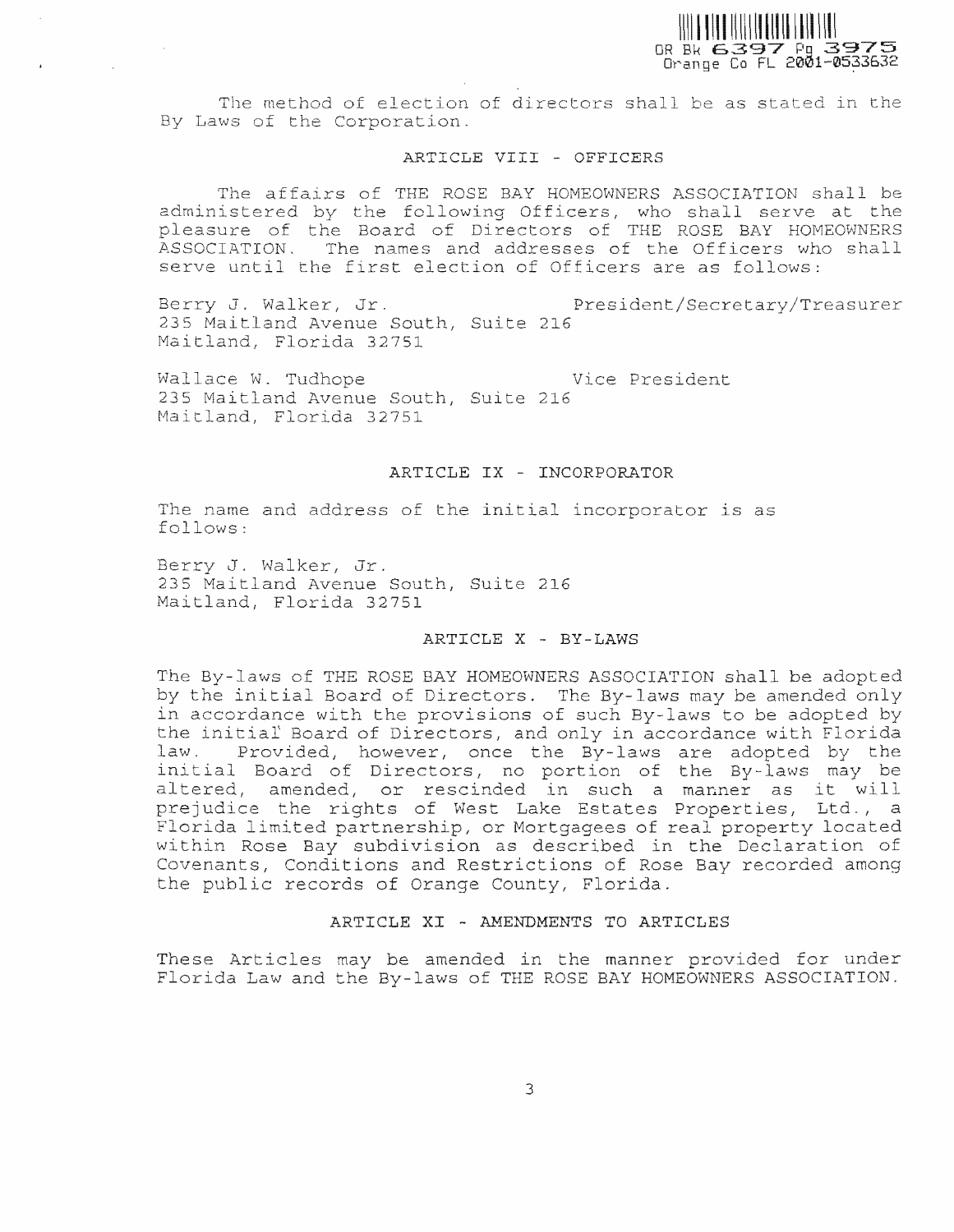

#### ARTICLE XII DISSOLUTION

In the event of termination, dissolution or final liquidation of the Association, the responsibility for the operation and maintenance of the surface water or stormwater management system must be transferred to and accepted by an entity which would comply with Section 40C-42.027, F.A.C., and be approved by the St. Johns River Water Management District prior to such termination, dissolution or liquidation.

IN WITNESS WHEREOF the undersigned have made and subscribed to these articles of incorporation at Maitland, Orange County, Florida, on this  $\| \psi^{\mathsf{th}} \|$  day of  $\| \psi \|$  $\mathcal{L}^{\text{max}}_{\text{max}}$  and  $\mathcal{L}^{\text{max}}_{\text{max}}$  $2001.$ 

τ. Walker, Jr.

STATE OF FLORIDA COUNTY OF ORANGE

Before me, the undersigned notary public, the foregoing<br>instrument was sworn to, acknowledged and subscribed to before me this llath day of July . 2001, by Berry J. Walker, Jr., who did take an oath.

Check One: He/she is personally known to me; or as identification. He/she has produced

white Alicia B Walmer **ANY Commission CC888685** www<sup>x</sup> Expires November 16, 2003

MA B. WALMER

(typed-printed or stamped name of Notary) My Commission Expires: